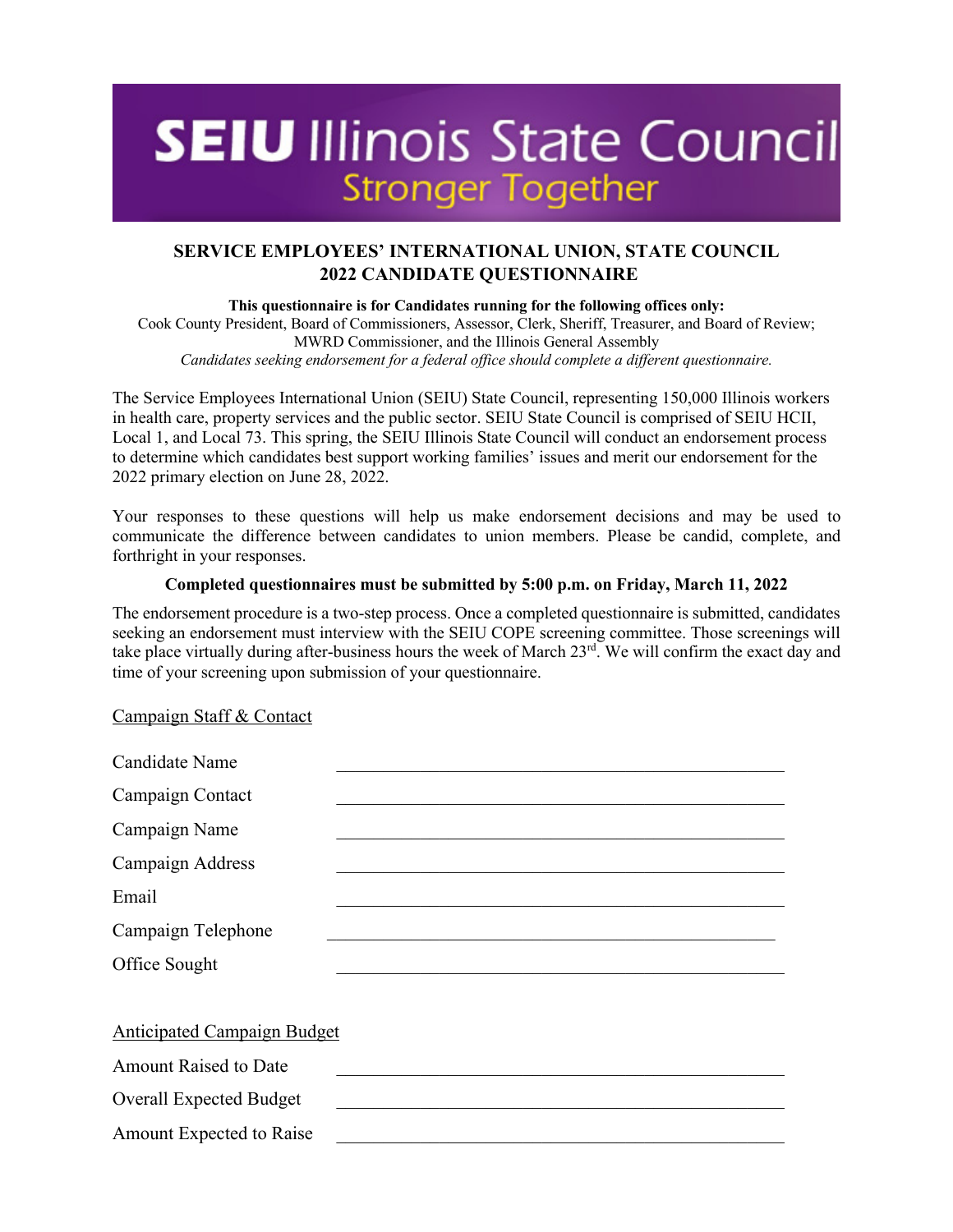# **QUESTIONNAIRE**

**Our union unites essential workers of every race and background, in every state, keeping America fed, clean, safe, and healthy.** We care for your children and your aging loved ones. We keep public spaces and facilities clean and secure. We serve your food and keep you safe when you travel. We are on the frontlines of the pandemic, keeping our communities going. We are essential -- and we always have been. We're fighting for racial, economic, healthcare, immigrant, and climate justice. Our votes made the difference in the 2020 election. Now, we're ready to get to work to create an inclusive, resilient America where every Black life matters, every immigrant has a path to citizenship, and everyone who works for a living can feed their family and live a good life.

**Working people united in SEIU demand that 2022 candidates unabashedly champion economic and racial justice:** every worker should have the right to join a union, no matter where they work. Everyone should be able to vote freely and safely.

Together, we will build a just, resilient America where all working people can join together in unions and earn higher wages; where quality healthcare is accessible and affordable for all and everyone has a secure retirement; where immigrant families are able to stay together; where all communities have access to quality public services; where we dismantle anti-Black and structural racism and achieve equality for all people regardless of gender or sexual orientation; where every vote counts; where we all have clean air to breathe and clean water to drink; and where our economy and democracy work for all of us, not just millionaires and billionaires.

YES, I believe in Unions for All and will fight so everyone, no matter where they work, can join a union. YES, everyone in America should have guaranteed access to quality, affordable healthcare. YES, long term care and all healthcare jobs should be good union jobs. YES, I stand with workers in the fight for higher wages who are demanding higher wages and union rights. YES, I support the PRO Act. YES, I will work to protect voting rights so everyone can vote freely and safely. YES, public dollars should be used to create good, union jobs. YES, I support bold and urgent action to address climate change. YES, immigrant families should be welcome, safe, and free in America.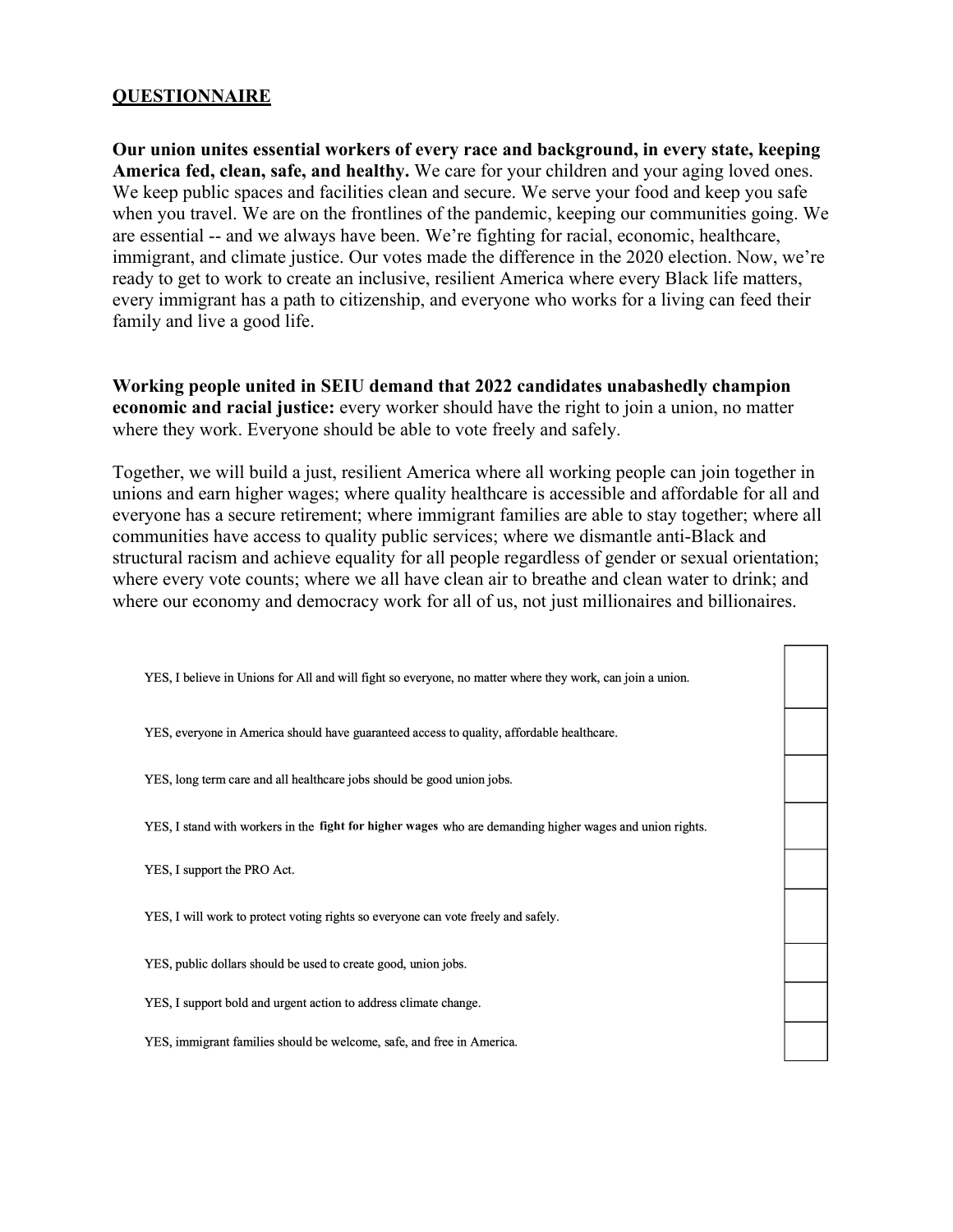# **WORKERS RIGHTS AMENDMENT**

Do you support the Workers' Rights Constitutional Amendment? If yes, how will you help to ensure its passage?

# **BACKGROUND**

Briefly describe your background, including personal, educational and professional information. If you currently or previously have been elected to office, please list what office and when.

Please list all your employers over the past five years and the nature of work you performed for each employer, including lobbying, consulting, and contractual employment. If applicable, please list all clients you have lobbied for, including which government entities you have lobbied on behalf of each client.

If elected, do you plan to seek or maintain employment outside of your role as an elected official? If so, please provide details as to the nature of work you intend to pursue

Have you ever been convicted of a crime in a court of law? If so, please explain.

Have you ever been a member of a labor union, or do you have any connections to the labor movement? \*

# **CAMPAIGN INFORMATION**

Briefly state why you are seeking the SEIU'S endorsement.

Describe your strategy to win this race including how you will establish an effective campaign committee to recruit volunteers and raise money for a successful campaign.

Please list any endorsements you have received.

# **PRIORITIES**

Briefly describe your key priorities and issue(s) on which you will focus if elected.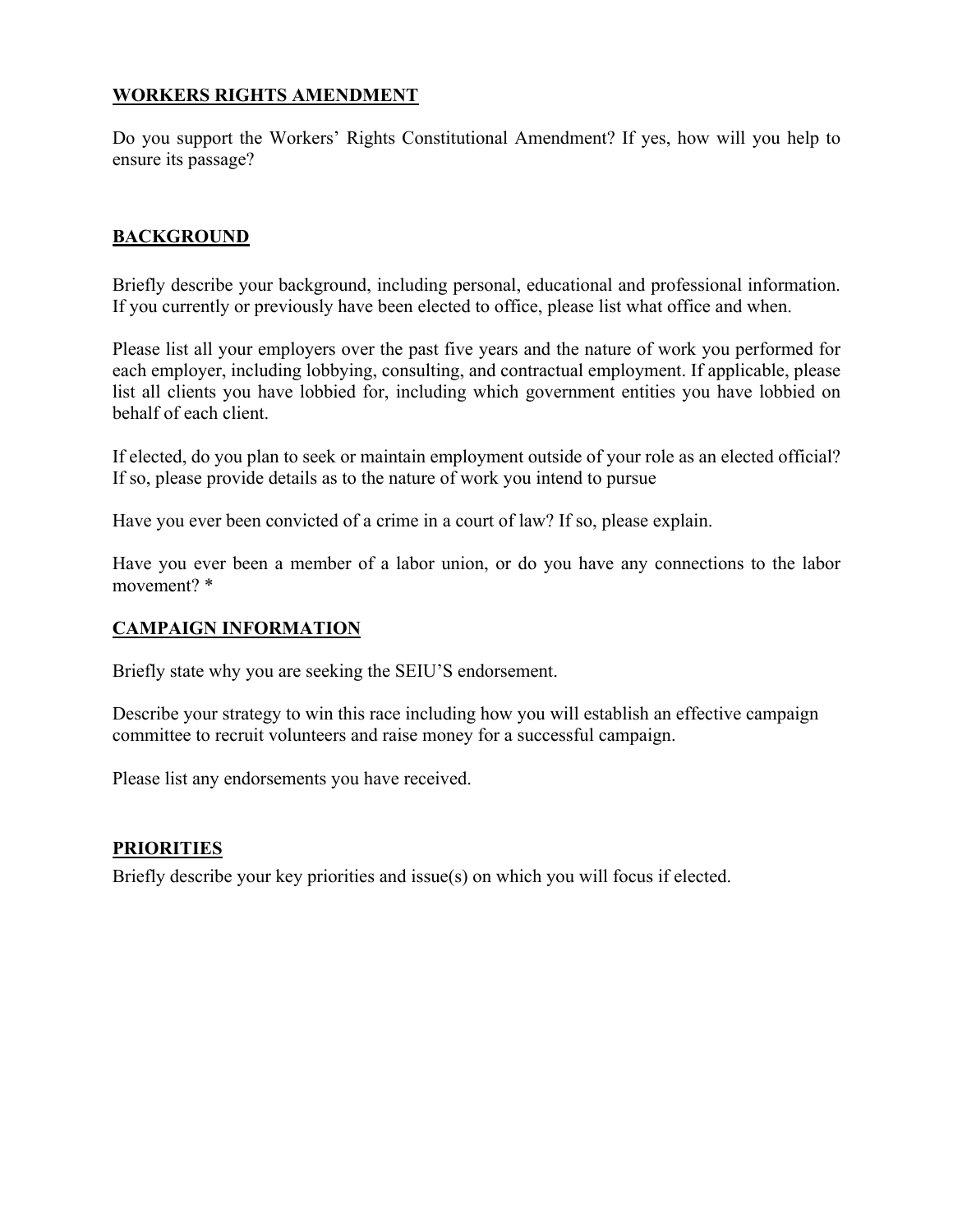# Collective Bargaining

# **Protecting Workers' Rights**

Corporate funded groups and organizations have a goal to eliminate unions in both the public and private sector. The collective bargaining process promotes workplace stability and protects workers' rights, wages, benefits and working conditions. States which restrict collective bargaining rights have lower standards of living for all working families.

- *1. Would you oppose measures that restrict collective bargaining for Illinois workers including, but not limited to, so called "Right to Work" legislation?* Yes No Explain (if necessary)
- *2. Would you oppose legislation to ban dues deduction or to limit the rights of public employees to participate in the political process?* Yes\_\_\_\_\_\_\_ No\_\_\_\_\_\_\_\_\_\_\_\_\_\_\_\_\_\_Explain (if necessary)\_\_\_\_\_\_\_\_\_\_\_\_\_\_\_\_\_\_\_\_\_\_\_\_\_\_\_
- *3. Would you be willing to provide public support for employees in other sectors seeking to organize and meeting employer resistance by (check as many as applicable):*

Speaking at a rally?

Calling on an employer to allow employees to make their own decision?

Meeting with or sending a letter to employees in support of their right to organize a union?

# **Early Learning and Child Care Workers Right to Organize**

The Child Care and Early Learning system in Illinois is disjointed. Programs are often overseen by different state agencies, have different funding sources, and have different standards or requirements. However, the outcome is the same; a low paid, black and brown women dominated workforce with high turnover and minimal supports. In order to create unity and progress within the workforce and industry, we must open the pathways for early learning and child care workers to unionize, regardless of setting or ownership. Unions representing members of the profession enable workers to come together with the expertise to advocate, mobilize public support, stabilize the continuity of care, and win the resources and funding needed to fully change the landscape of child care and early learning. This will help set industry standards and ensure the workforce is well compensated and play a central role in shaping the profession and policy.

*4. Would you support Early Learning and Child Care Workers' right to organize in all settings?*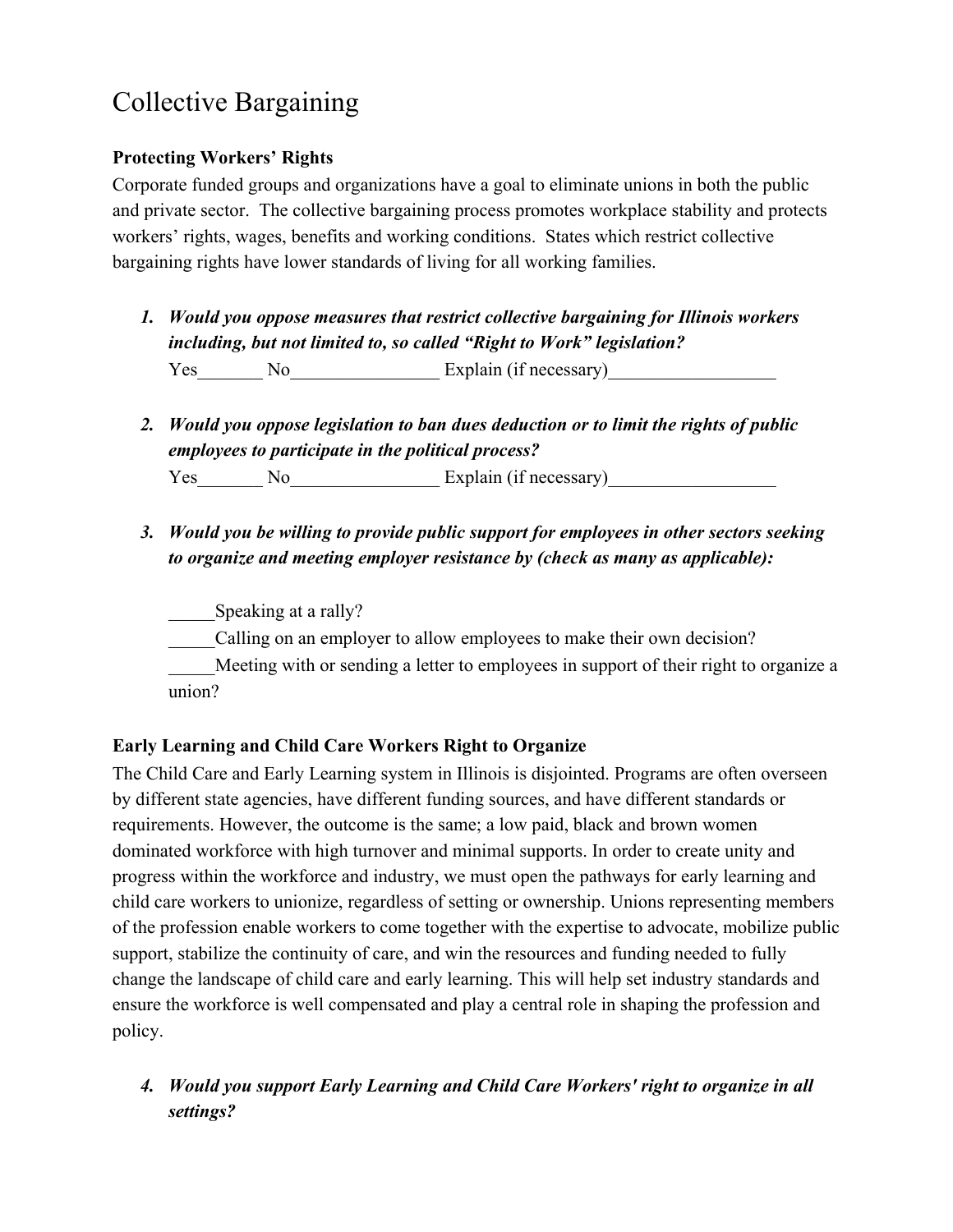# Education Issues

#### **Universal Access to Child Care**

Illinois' Child Care system is dually broken; quality care is too expensive for many working families to have access, while the workforce is paid near poverty wages. In Illinois, 58% of all residents live in a child care desert. Child care supply is especially low among certain populations, with 65 percent of Hispanic/Latino families and 45% African American families living in areas without enough licensed child care providers. The Child Care Assistance Program serves 94% single parent low-income households, and on average 114,000 children per year; meanwhile, there are 627,000 children under the age of 6 potentially needing child care. The annual cost of care for an infant in a center is greater than tuition at a public college, and the average family spends 31% of their median income on child care for two children. This can mean a two-parent household making \$15 an hour can spend upwards to \$1,600 a month on child care, competing with housing, transportation, and food expenses. Parents of all income levels are often faced with difficult child care choices or worse, making career sacrifices that can affect their families' economic security. Child care is a necessity for all working families; there must be an increase in public investment to make affordable, accessible, high-quality child care a reality.

*5. Would you support efforts to establish universal access to affordable child care and early education programs that meet the needs of all families in Illinois?* Yes No Explain (if necessary)

#### **Strengthening the Early Learning and Child Care Workforce**

The Early Learning and Child Care (ELCC) workforce is among the lowest paid professions. The Illinois ELCC workforce is among the highest credentialed nationally, however, the average income of a child care worker is \$23,000. The State's largest child care program, CCAP, has historically set center and home-based child-care rates based on market rates. However, the market rates measure how much an average family in a region can afford to pay, not the true cost of high-quality child care. Home child care providers in CCAP are paid at a daily rate per child, which must account for not just provider wages but also assistant wages, child care expenses, and other costs to running a home child care. Licensed home child care providers in the CCAP on average work 65 hours per week and make \$5.67 an hour. License Exempt (Family, Friend, and Neighbor) providers are paid so poorly (\$16.88 per child per day) that they often forgo a wage to keep up with the child's daily expenses. Center/community based ELCC workers depend on minimum wage/cost of living increases, and these primarily affect support service workers such as food aides and teaching assistants. ELCC teachers who staff infant toddler to preschool level classes are paid substantially less than a K-12 teacher with the same credentials. Most ELCC programs are supported by State and Federal funding (such as Head Start, CCAP, or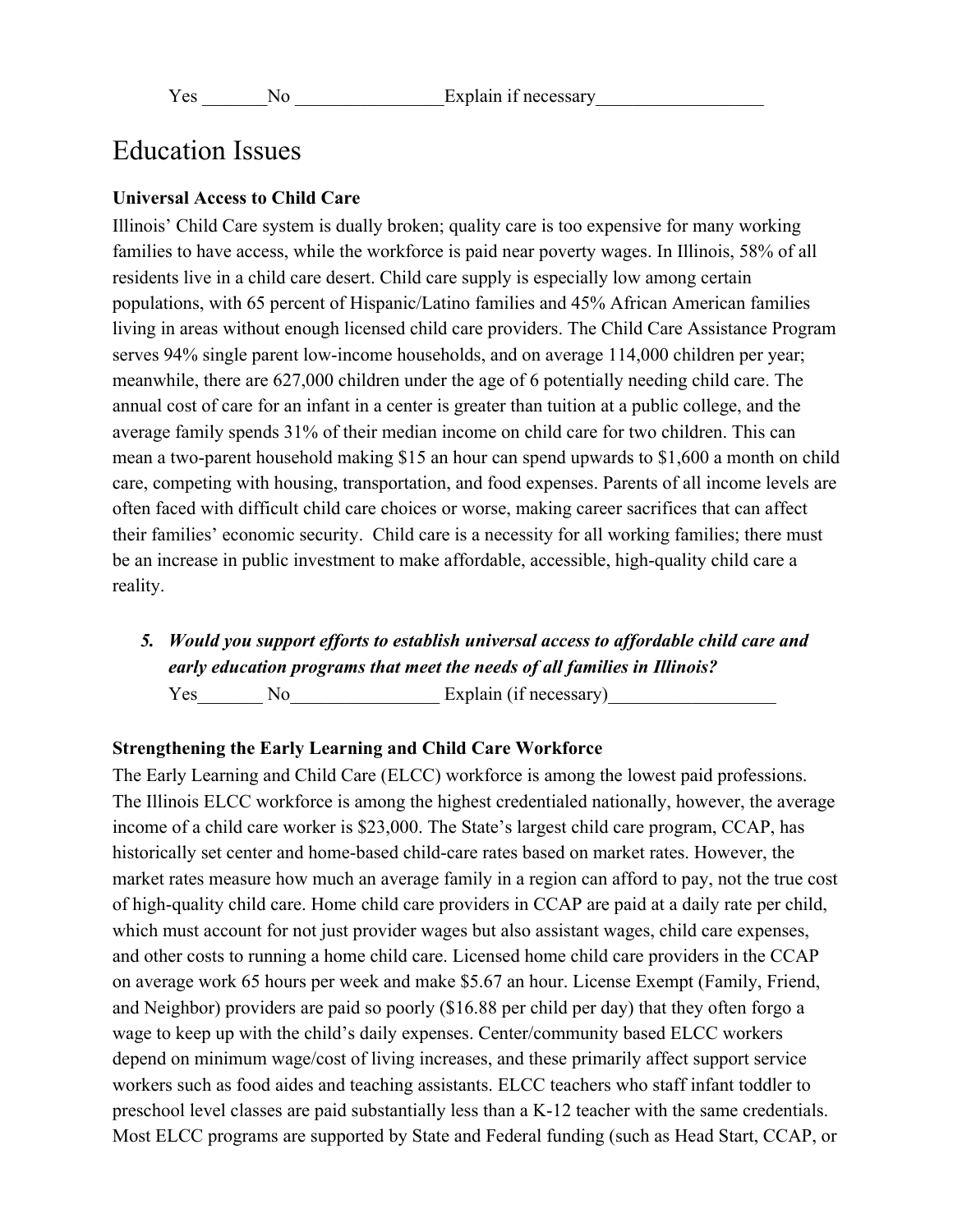Preschool for All), which does not provide the financial support to deliver high quality child care. Not only that, but the ELCC workforce lack commonplace supports to assist home child care providers and community-based workers to advance their career pathways and increase quality, such as paid time off, paid professional development days, retirement, affordable health insurance, and scholarship/student loan debt relief.

*6. Would you commit to strengthening the early childhood workforce, and improving retention of providers from the same communities they serve by investing in professional development supports that will assist workers in advancing in their career pathways, and establishing adequate compensation levels for those working in publicly funded early care and education programs that includes living wages for home child care providers and parity with k-12 educators in community-based settings?*

Yes No Explain (if necessary)

#### **Charter Schools**

10,000 SEIU Local 73 members work in public elementary and high schools. SEIU Local 73 members believe that public charter schools should be held to high standards. These standards include health and safety standards, civil rights requirements, accountability and transparency at individual campuses, and the requirement to employ only highly qualified classroom professionals.

*7. Would you support requiring charter schools to meet the same requirements as traditional public schools, particularly as they relate to access for all students and accountability and transparency by individual campuses?*

Yes \_\_\_\_\_\_\_No \_\_\_\_\_\_\_\_\_\_\_\_\_\_\_\_Explain if necessary\_\_\_\_\_\_\_\_\_\_\_\_\_\_\_\_\_\_\_\_\_\_\_\_\_\_\_\_\_\_

*8. Do you support the right of teachers and staff employed at charter schools to organize and join a union?*

Yes \_\_\_\_\_\_\_No \_\_\_\_\_\_\_\_\_\_\_\_\_\_\_\_Explain if necessary\_\_\_\_\_\_\_\_\_\_\_\_\_\_\_\_\_\_

#### **Higher Education**

Illinois state universities consistently faced funding challenges due to underfunding by previous administrations. Universities laid off staff, cut programs, imposed furlough days on employees and displayed a fiscal uncertainty which caused enrollment declines. At the same time, the global economy makes higher education ever more important. Students with access to higher education have access to more employment opportunities. Next year, it is estimated that 2/3rds of all job openings will require post-secondary education or training.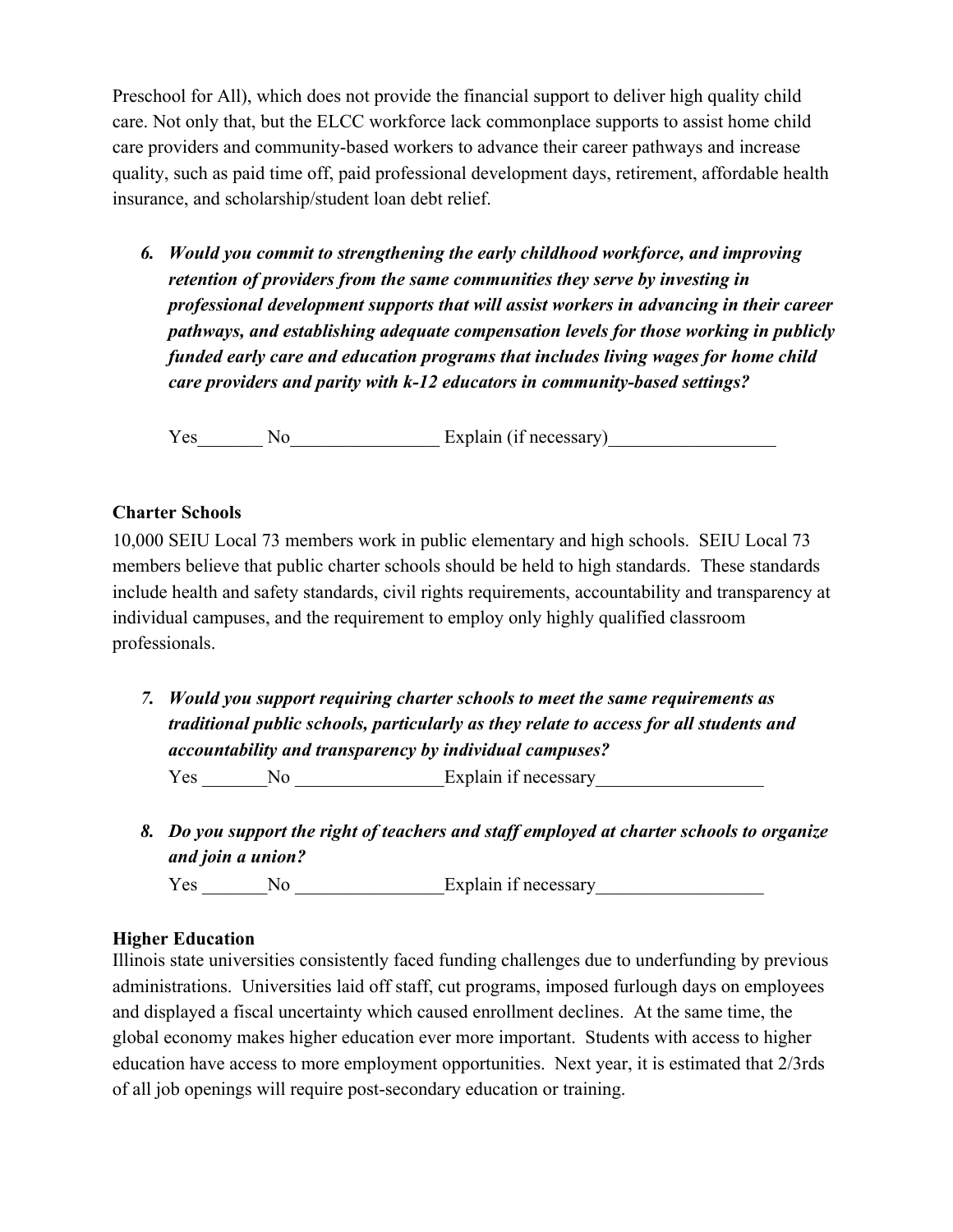*9. Would you support efforts to strengthen our state's public universities by seeking to rebuild state funding levels?*

Yes \_\_\_\_\_\_No \_\_\_\_\_\_\_\_\_\_\_\_\_\_\_\_Explain if necessary\_\_\_\_\_\_\_\_\_\_\_\_\_\_\_\_\_\_\_\_\_\_\_\_\_\_\_\_\_\_\_

- *10. Would you oppose further cuts to inflation-adjusted higher education funding?* Yes No Explain if necessary
- *11. Would you support increased for the Monetary Award Program (MAP) that helps the neediest students afford college tuition?*

Yes \_\_\_\_\_\_No \_\_\_\_\_\_\_\_\_\_\_\_\_\_\_Explain if necessary\_\_\_\_\_\_\_\_\_\_\_\_\_\_\_\_\_\_\_\_\_\_\_\_\_\_\_\_\_\_\_\_

# Healthcare and Human Services

# **Hospital Assessment Program**

The Illinois Hospital Assessment Program distributes \$3.5 billion in Medicaid funding to hospitals across the state in the form of rate enhancements and targeted supplemental payments. The purpose of the assessment program is to provide supplemental financial support to safety-net and critical access hospitals that care for a disproportionate percentage of the state's Medicaid and uninsured populations. In 2018, however, the Illinois Hospital Association crafted a new version of the assessment program that lavishes unnecessary funding on big health systems by depriving safety-net and critical access providers of critical supplement payments.

**12.** *Would you support a more equitable assessment program that prioritizes and protects Medicaid dependent hospitals in both funding intake and distribution?*

Yes No Explain (if necessary)

# **Health Facilities and Service Review Board (HFSRB Reform)**

The Health Facilities and Services Review Board (HFSRB) is responsible for approving the addition or elimination of health facilities and services in Illinois based on community need. Unfortunately, the board has little enforcement capacity and relies on an outdated methodology to determine need for services. In an era characterized by rapid consolidation in the hospital industry coupled with divestment from Chicago by big health systems, the board's planning and regulatory functions are more critical than ever to insure equitable access to health services.

**13.** *Would you support reforms that provide the HFSRB with meaningful enforcement powers and update the board's review criteria to include health inequities and utilization of/need for non-inpatient services?*

Yes\_\_\_\_\_\_\_ No\_\_\_\_\_\_\_\_\_\_\_\_\_\_\_\_\_\_\_Explain (if necessary)\_\_\_\_\_\_\_\_\_\_\_\_\_\_\_\_\_\_\_\_\_\_\_\_\_\_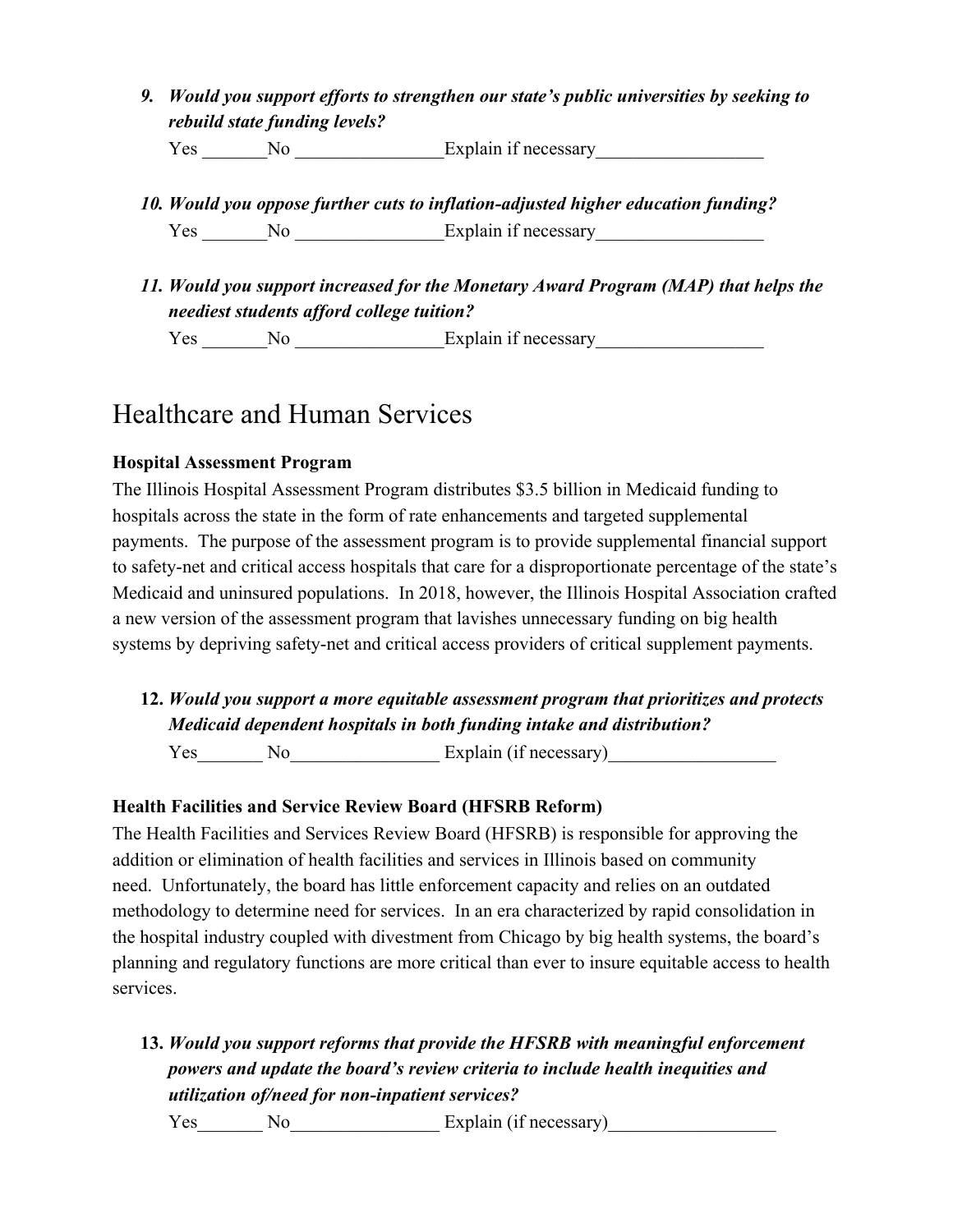# **Cook County Health System**

SEIU Local 73 represents more than 1,500 workers in the Cook County Health System. Ongoing structural short staffing is a significant issue that impacts patient care and our members' working conditions. The Cook County Health System's response has been to award expensive, short-term contracts to staffing agencies that waste money that could be used to recruit and retain permanent staff.

# *14. Would you support efforts to limit the time and reasons short-term staffing agencies can be used within the Cook County Health System?*

Yes\_\_\_\_\_\_\_ No\_\_\_\_\_\_\_\_\_\_\_\_\_\_\_\_\_\_Explain (if necessary)\_\_\_\_\_\_\_\_\_\_\_\_\_\_\_\_\_\_\_\_\_\_\_\_\_\_\_

# **Service and Maintenance Safe-Staffing**

Illinois nurses are fighting for mandatory patient-to-nurse staffing ratios. During the last legislative session, the Illinois Nurses Association backed the Safe Patient Limits Act (HB 2604) which sets limits on the number of patients nurses can care for at one time. Patient safety is not solely dependent on adequate nurse staffing, however; adequate service and maintenance staffing is also necessary to provide safe and timely care to patients.

*15. Would you support an amendment to the nurse staffing bill or separate piece of legislation to establish mandatory staffing disclosure and labor management staffing committees for hospital service and maintenance workers?*

Yes\_\_\_\_\_\_\_ No\_\_\_\_\_\_\_\_\_\_\_\_\_\_\_\_ Explain (if necessary)\_\_\_\_\_\_\_\_\_\_\_\_\_\_\_\_\_\_

# **Fair Wages for Disability Service Employees**

SEIU represents private sector direct service employees who care for individuals with developmental disabilities at nonprofit community-based agencies under contract with the State of Illinois. Historically underfunded and paying poverty-level wages, these agencies received one rate increase in ten years. As a result, wages have fallen so far behind that it is becoming extraordinarily difficult to fill vacancies in these agencies. Agencies are reporting that up to 25% of their staffing slots remain empty. Responding to this crisis, recent General Assembly budgets included wage increases for Direct Service Personnel. In an effort to raise wages consistently for these workers and compete with other industries, SEIU supports raising the wages for Direct Service Personnel.

*16. Would you support legislation to raise the wages of Direct Support Personnel?* Yes No Explain if necessary

## **Universal Homecare Program**

Illinois families are struggling to afford care for their loved ones, often leaving the workforce, sacrificing their own economic security, or being forced to put their relatives in nursing homes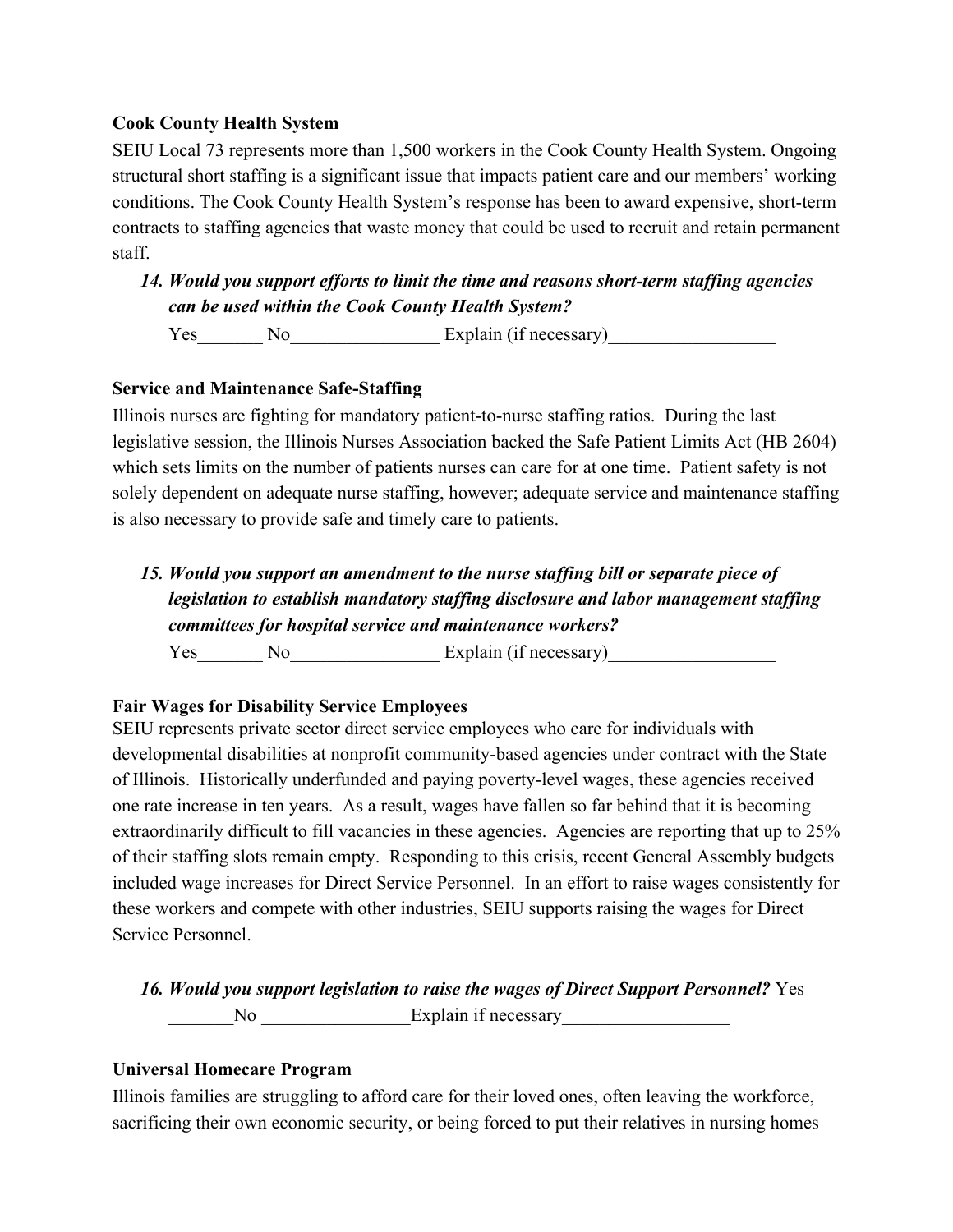because there are no other options. Out of pocket costs of care in Illinois range from \$28,602 for a home care worker part-time to \$78,293 for a private room in a nursing home. While most families have turned to Medicaid to cover their long-term care expenses, these Illinoisans must completely drain their life savings, in some instances, becoming poor to qualify for Medicaid services. By Illinois instituting a Universal Homecare Program, millions of residents would be comforted knowing a reliable and financially stable homecare benefit awaits them anytime they should need to access it.

*17. Would you support a universal homecare program, funded by a payroll tax, that provides homecare services for all Illinoisans with a minimum determination of need score of 29 regardless of income or age?*

Yes \_\_\_\_\_\_No \_\_\_\_\_\_\_\_\_\_\_\_\_\_\_Explain if necessary\_\_\_\_\_\_\_\_\_\_\_\_\_\_\_\_\_\_\_\_\_\_\_\_\_\_\_\_\_\_\_\_

## **Nursing Home Staffing**

Illinois nursing homes are severely short staffed, jeopardizing resident quality of care and worker safety. It is not uncommon for a certified nursing assistant (CNA) to be asked to perform the duties of dietary and housekeeping staff in addition to their CNA responsibilities. This practice is meant to increase the profits of nursing home owners by not hiring an adequate number of care staff. This further threatens patient and staff well-being.

*18. Would you support an amendment to state law that explicitly prohibits this practice, stating that nursing homes must hire adequate housekeeping and dietary staff to ensure CNAs are not being overworked?*

Yes \_\_\_\_\_\_\_No \_\_\_\_\_\_\_\_\_\_\_\_\_\_\_\_\_Explain if necessary\_\_\_\_\_\_\_\_\_\_\_\_\_\_\_\_\_\_\_\_\_\_\_\_\_\_\_\_\_

# Revenue and Retirement

## **State Revenue**

Despite the increase in the state income tax, Illinois maintains a structural fiscal imbalance causing the state to spend more money than it takes in each year. Illinois consistently ranks at or near the bottom when it comes to state support for vital public services. At the same time, over 2/3rds of Illinois corporations pay no state income tax because they enjoy generous tax loopholes.

*19. Would you support an expansion of the sales tax base by taxing services which are taxed by many of Illinois' neighboring states?*

Yes \_\_\_\_\_\_No \_\_\_\_\_\_\_\_\_\_\_\_\_\_\_\_Explain if necessary\_\_\_\_\_\_\_\_\_\_\_\_\_\_\_\_\_\_\_\_\_\_\_\_\_\_\_\_\_\_\_\_

*20. Would you support closing tax loopholes which allow corporations to avoid paying their fair share of taxes?*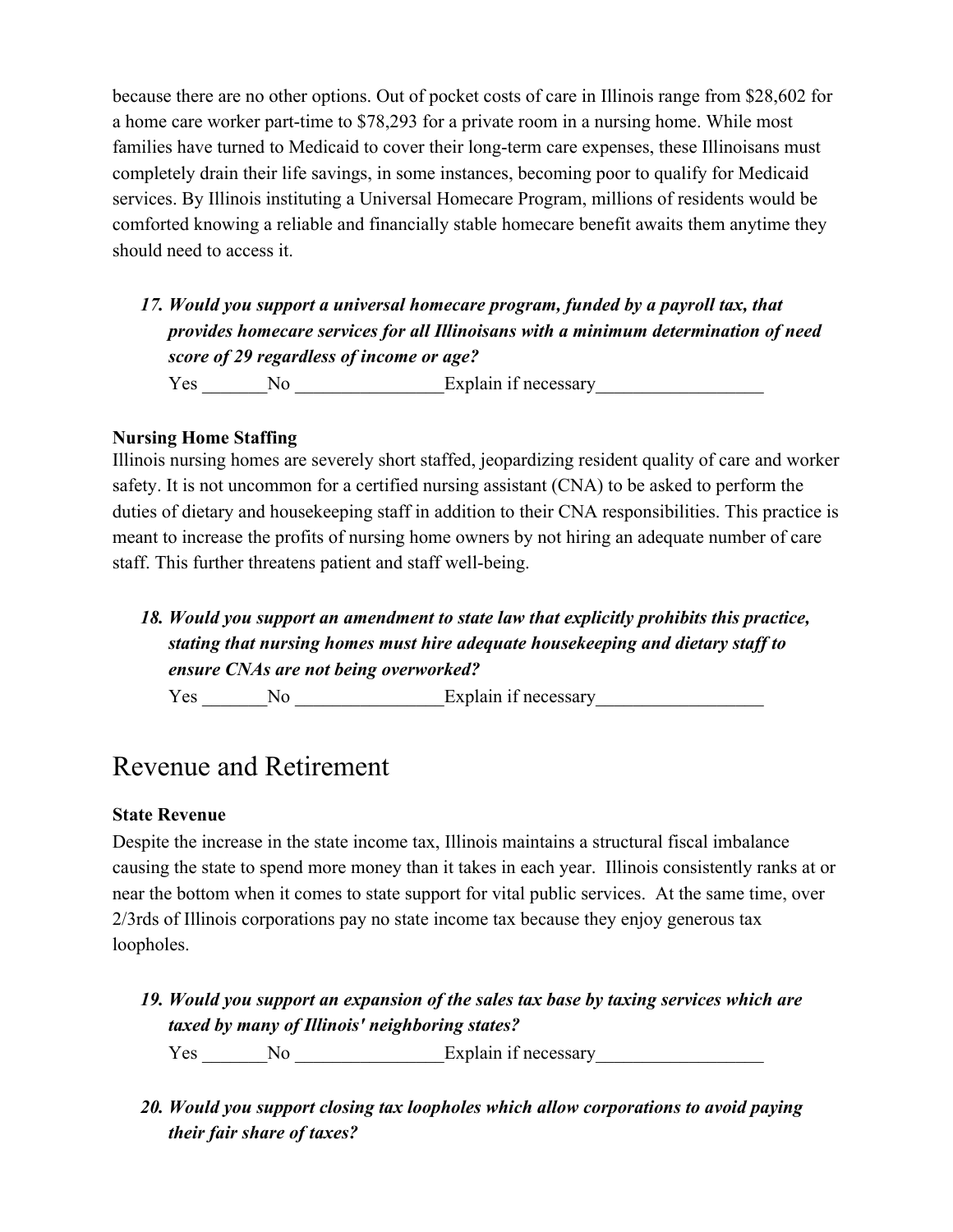Yes No Explain if necessary

Illinois' outdated tax system is driving the structural fiscal imbalance. Illinois currently has a constitutional "flat tax" on income that is different from federal income tax law that has a "graduated" system of higher tax rates apply to higher income levels and lower tax rates apply to lower income levels.

*21. Do you support amending the Illinois constitution to change Illinois' outdated and unfair state income tax and instead provide a fairer tax for individuals and corporations (where lower rates apply to lower income levels and higher rates apply to higher income levels)?*

Yes \_\_\_\_\_\_No \_\_\_\_\_\_\_\_\_\_\_\_\_\_\_\_Explain if necessary\_\_\_\_\_\_\_\_\_\_\_\_\_\_\_\_\_\_\_\_\_\_\_\_\_\_\_\_\_\_\_

# **Pensions**

The Illinois Supreme Court has ruled that the plain language of the State Constitution prohibits reductions in pension benefits. However, organizations and elected officials continue to propose pension funding "solutions" which reduce and impair pension benefits.

*22. Would you support a process that brings all stakeholders together to develop a legal and reasonable plan to address Illinois pension funding shortfall?*

Yes No Explain if necessary

- *23. Would you oppose replacing defined benefit pensions with defined contribution plans?* Yes No Explain if necessary
- *24. Would you oppose an amendment to the Illinois Constitution replacing the protections it provides for public employee retirement benefits?*

Yes No Explain if necessary

# **Local Government Funding**

City and county budgets have been devastated by falling revenue and the state budget standoff. Layoffs and cuts to basic services are becoming more common. Legislation limiting the ability of local governments to raise property taxes to deal with the problems caused by falling revenue and state budget complications are becoming more frequent.

*25. Would you oppose any effort to diminish the share of the state income tax revenues that local governments receive through the Local Government Distributive Fund?*

Yes \_\_\_\_\_\_No \_\_\_\_\_\_\_\_\_\_\_\_\_\_\_\_\_Explain if necessary\_\_\_\_\_\_\_\_\_\_\_\_\_\_\_\_\_\_\_\_\_\_\_\_\_\_\_\_\_\_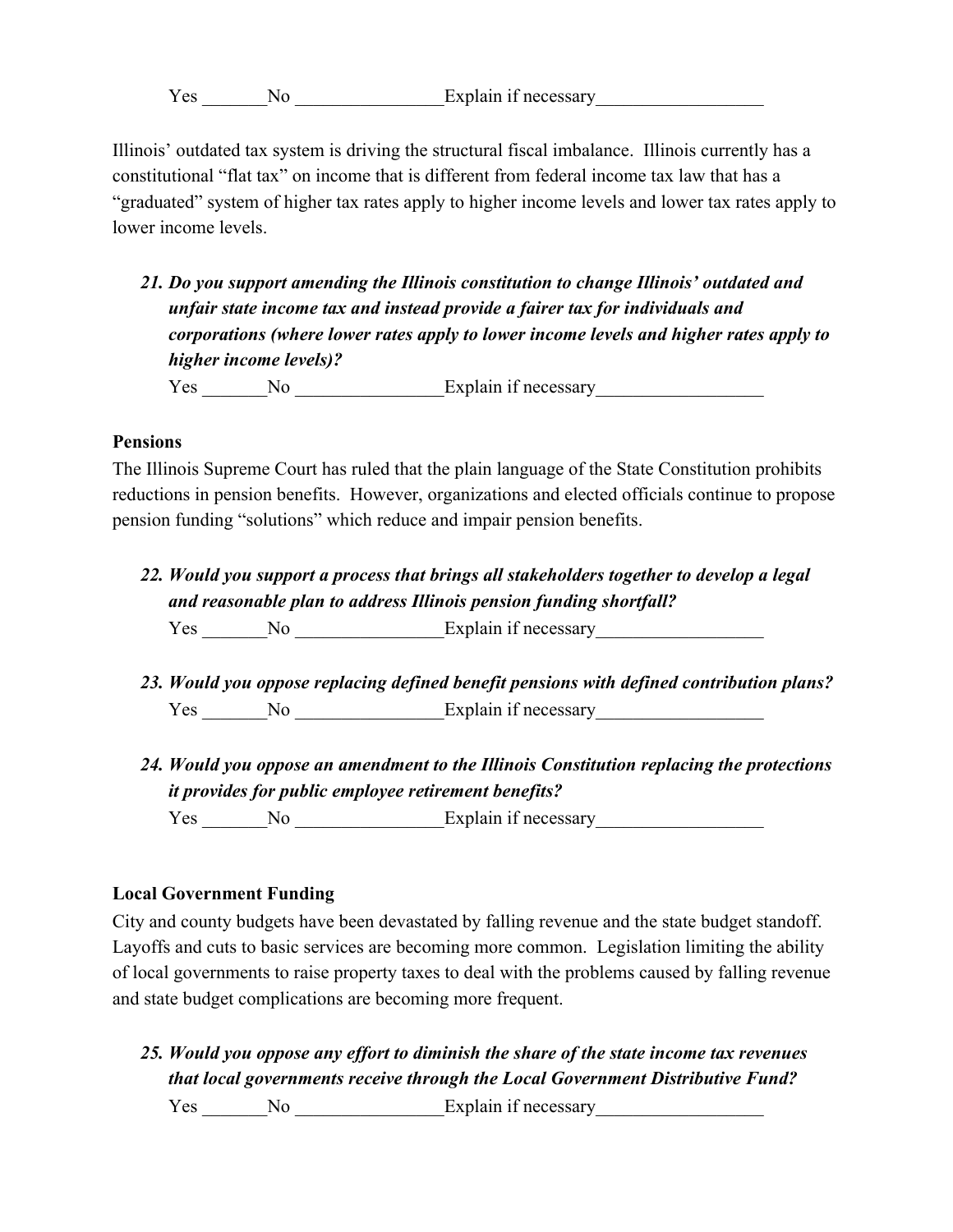*26. Would you oppose legislation that would impose property tax freezes on units of local government without providing those governments with an alternative ability to raise needed revenues?*

Yes No Explain if necessary

*27. Would you oppose legislation that would restrict public park districts from charging fees?*

Yes \_\_\_\_\_\_\_No \_\_\_\_\_\_\_\_\_\_\_\_\_\_\_\_Explain if necessary\_\_\_\_\_\_\_\_\_\_\_\_\_\_\_\_\_\_

Illinois has 7,000 units of local government. Legislation seeking to consolidate units of local government are consistently introduced in the General Assembly. Local governments seeking to consolidate transfer their powers and duties to another unit of government. Often collective bargaining agreements and the duty of employers to honor the contracts are left out of legislation effectuating local government consolidation.

# *28. Would you support adding language to local government consolidation legislation that protects the integrity of the bargaining unit and the existing contract as the powers and duties transfer to a new administrator?*

Yes \_\_\_\_\_\_No \_\_\_\_\_\_\_\_\_\_\_\_\_\_\_Explain if necessary\_\_\_\_\_\_\_\_\_\_\_\_\_\_\_\_\_\_\_\_\_\_\_\_\_\_\_\_\_\_\_\_

# Worker Protection

# **Paid Sick Leave**

The Chicago City Council and Cook County Board of Commissioners recently implemented a new paid sick leave ordinance that requires employers to provide paid time off to employees for sick leave purposes. Under the ordinance, employers must provide workers the right to accrue and use up to 5 paid sick days or 40 hours per year, earned at a minimum of one hour for every 40 hours worked. Outside of Chicago/Cook County, however, hundreds of thousands of Illinois workers lack paid sick leave.

*29. Would you vote to support mandatory paid sick leave for all Illinois workers without preemption?*

Yes \_\_\_\_\_\_\_No \_\_\_\_\_\_\_\_\_\_\_\_\_\_\_\_Explain if necessary\_\_\_\_\_\_\_\_\_\_\_\_\_\_\_\_\_\_

# **Family/Medical Leave**

Across the state hundreds of thousands of workers do not have access to paid family or medical leave for their own illness or to care for a newborn child, a newly adopted or newly placed foster child, or a family member with a serious health condition.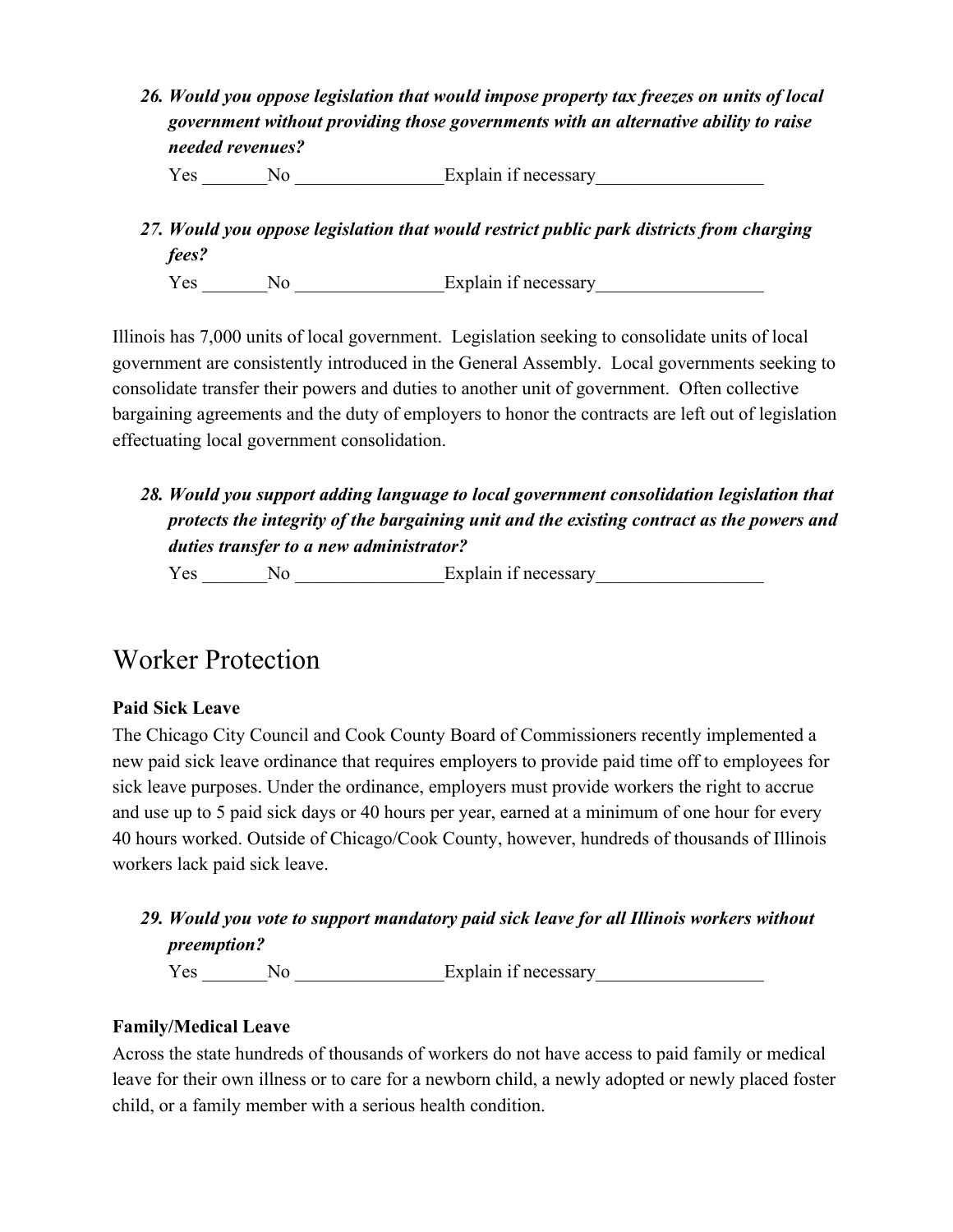# *30. Would you vote to support a mandatory paid family/medical leave insurance program funded by a small payroll tax?*

Yes No Explain if necessary

# **Prevailing Wage Act — Security and Cleaning Employees**

Currently, the Illinois Prevailing Wage Act requires construction contractors working on statefunded construction projects to be compensated at standard prevailing wage and benefit levels.

*31. Would you support amending the Illinois Prevailing Wage Act to include security and cleaning employees at any facility built with public money?* Yes No Explain if necessary

## **Privatization**

Privatization of government services has been shown to reduce the quality of services while providing little overall savings. Privatized janitorial services at the Chicago Public Schools failed to produce either savings or clean classrooms. Privatized workers receive reduced pay and benefits. The loss of jobs also has a ripple effect on local economies, as communities lose taxpayers with good-paying jobs who can invest and spend money in their communities.

*32. Would you oppose privatization of government services that entail lower compensation or fails to clearly document significant savings?*

Yes \_\_\_\_\_\_\_No \_\_\_\_\_\_\_\_\_\_\_\_\_\_\_\_Explain if necessary\_\_\_\_\_\_\_\_\_\_\_\_\_\_\_\_\_\_

- *33. Would you support legislation offering taxpayers measurable standards for the privatization of personnel service contracts?* Yes No Explain if necessary
- *34. Would you oppose legislation that would remove privatization protections for noninstructional school employees which prohibit school districts from privatizing services if the primary cost-savings is cutting wages and benefits of employees?*

Yes No Explain if necessary

## **Workers Compensation**

Workers' Compensation in Illinois is a "no fault" system designed to compensate injured employees for lost wages and medical expenses. Significant changes were enacted in 2011 as a result of negotiations between business and labor that substantially reduced insurer payout costs. Premiums, however, have not seen a comparable reduction.